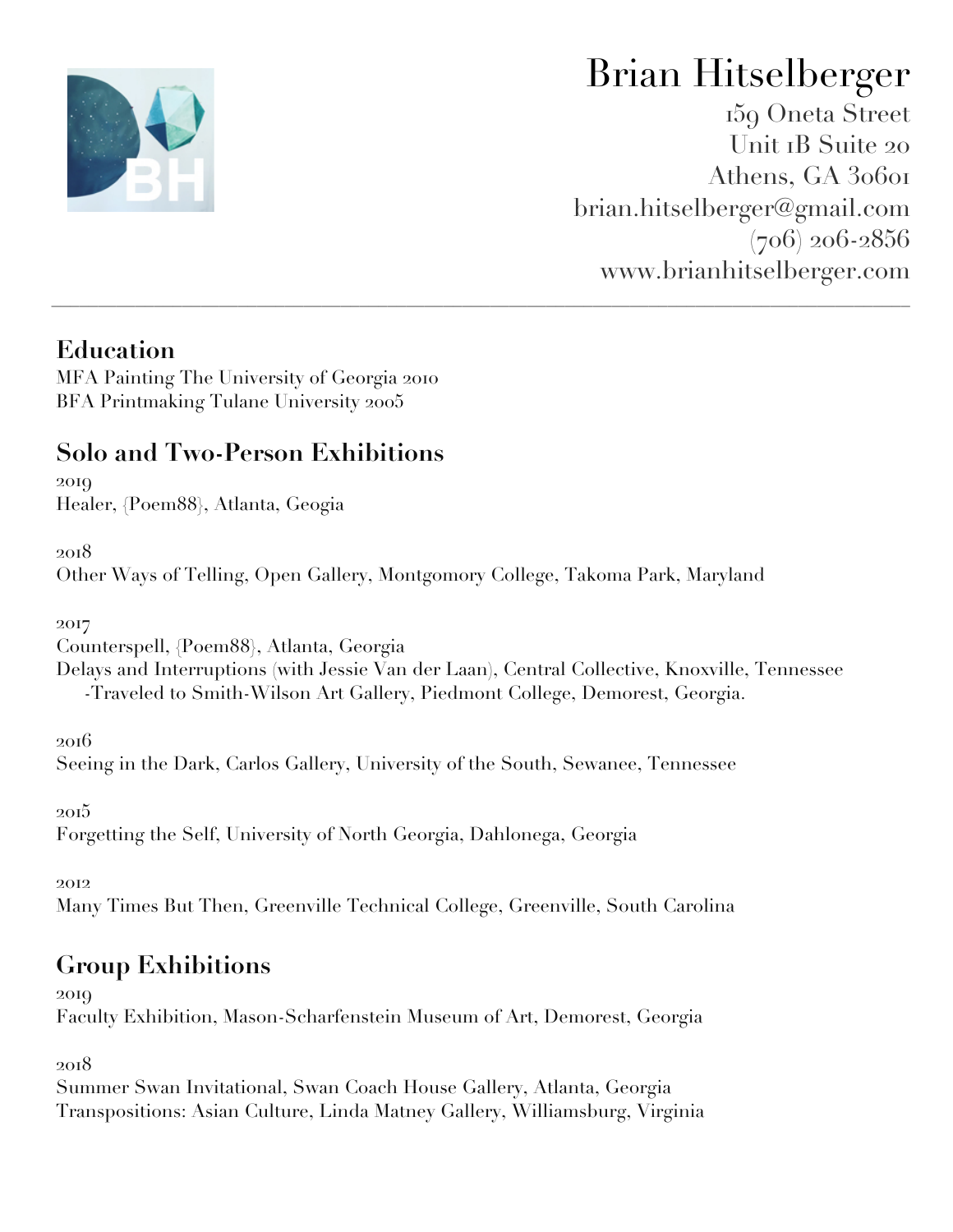# **Group Exhibitions (cont.)**

2017

Locus, Mason-Scharfenstein Museum of Art, Demorest, Georgia Hambidge Art Auction, Colony Square, Atlanta, Georgia Art Fields, Lake City, South Carolina BURNAWAY Art Crush, Gallery 874, Atlanta, Georgia

2016

Tiny Universe II, Hotel Indigo, Athens, Georgia Faculty Exhibition, Mason-Scharfenstein Museum of Art, Demorest, Georgia BURNAWAY Art Crush, Mason Fine Art, Atlanta, Georgia Proximity, Malone Gallery, Troy University, Troy, Alabama

2015

Transitory Identifications, Linda Matney Gallery LLC, Williamsburg, Virginia TEASE: Hair as Muse and Material, ATHICA, Athens, Georgia Lyndon House Juried Exhibition, Lyndon House Art Center, Athens, Georgia 2015 (cont.) To-Do List Project, Bridge Gallery, Lamar Dodd School of Art, University of Georgia, Athens, Georgia

2014

Athens Arcana, ATHICA, Athens, Georgia True Colors, Antenna Gallery, New Orleans, Louisiana Faculty Exhibition, Smith-Wilson Gallery, Piedmont College, Demorest, Georgia Mailbox, Weave Shed Gallery, Hambidge Center for the Arts, Rabun Gap, Georgia Athens Mystery Triennial, ATHICA, Athens, Georgia Tiny Universe, Hotel Indigo, Athens, Georgia Crossfire, Latticeworks Collective, Athens, Georgia A Tribute to Sandy Chism, Carroll Gallery, Tulane University, New Orleans, Louisiana

2013

Silver and Exact, Smith-Wilson Studio Gallery, Piedmont College, Demorest, Georgia 6 Emerging Artists, Macon Museum of Arts and Sciences, Macon, Georgia Athicards, ATHICA, Athens, Georgia MAKE, Hotel Indigo, Athens, Georgia Content, ATHICA, Athens, Georgia

2012

Faculty Exhibition, Piedmont College, Demorest, Georgia Groundstory, Agnes Scott College, Decatur, Georgia The Synthetic Mind, ATHICA, Athens, Georgia

2011

This is What Democracy Looks Like, ATHICA, Athens, Georgia Atlanta Print Biennial, Barbara Archer Gallery, Atlanta, Georgia Love Like a Devil's Handshake, Studio 4 at The Contemporary, Atlanta, Georgia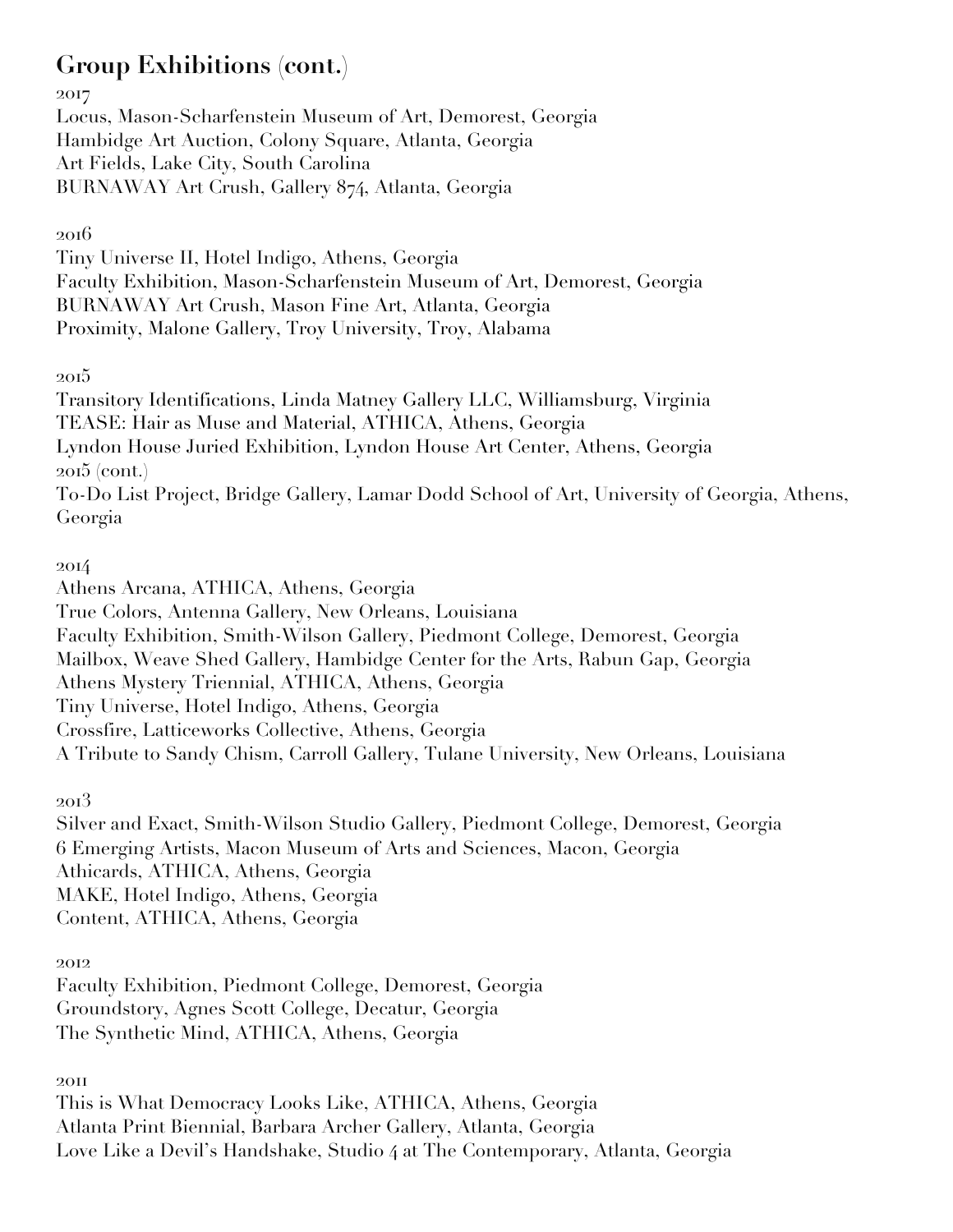# **Group Exhibitions (cont.)**

 $20II$  (cont.) Athens Mystery Triennial, ATHICA, Athens, Georgia Artists-in-Residence 5 Year Reunion Exhibition, The Showroom, Spartanburg, South Carolina Postcolonials, Linda Matney Gallery LLC, Williamsburg, Virginia Taking Part, ATHICA, Athens, Georgia An Exchange with Sol LeWitt, MassMOCA,-Cabinet, Boston, Massachusetts and Brooklyn, New York

#### 2010

Babylon Lexicon, Antenna Gallery, New Orleans, Louisiana

2 Bros, 1 Babe, Anchor Gallery, Athens, Georgia

Mondohomo, Eyedrum, Atlanta, Georgia

Hello, I'm New Here, Museum of Contemporary Art-Georgia, Atlanta, Georgia

6x6: Play, Cine Lab, Athens, Georgia

MFA Thesis Exhibition, Lamar Dodd School of Art, Athens, Georgia

From Point A to Point B, Museum of Contemporary Art-Georgia, Atlanta, Georgia

#### 2009

Lingering Sights, North Georgia State University, Dahlonega, Georgia

Fireworks, 18 Rabbit Gallery, Ft. Lauderdale, Florida

Summer Mostra, Palazzo Vagnotti, Cortona, Italy

Crafting Romance, ATHICA, Athens, GA

Georgia Society of Contemporary Painters Open Studios, Lamar Dodd School of Art, Athens, Georgia

Annual Juried Student Print Exhibition, Suite Gallery, Lamar Dodd School of Art, Athens, Georgia

Trouble in Tight Jeans, 1010 Gallery, Knoxville, TN

-Traveled to Lamar Dodd School of Art, Athens, Georgia

Selections for Your Satisfaction, Bridge Gallery, Lamar Dodd School of Art, Athens, Georgia

2008

100/100/100, Workspace/Showspace, Rochester, New York Babylon Lexicon, Barrister's Gallery, New Orleans, Louisiana Closer Still, Gallery RFD Alternative Space, Swainsboro, Georgia (Solo Exhibition) Crop Circles, Cryptograms, Psychogeographies, Eyedrum, Atlanta, Georgia Stare, ICE Window Installation, University of Georgia, Athens, Georgia (Solo Installation) Georgia Made, Gallery @ Elements, Lyons, Georgia ABC Show, The Showroom, Spartanburg, South Carolina Goodbye to All That, Elsewhere Artist Collaborative, Greensboro, North Carolina CURO (Center for Undergraduate Research Opportunities) Exhibition, Classic Center, Athens, Georgia

2007

First-Year Grads, Clayton Street Gallery, Athens Georgia Artist In Residence Closing Exhibition, The Showroom, Spartanburg South Carolina Scarecrow Wedding, Cottonwood Trail Nature Preserve, Spartanburg, South Carolina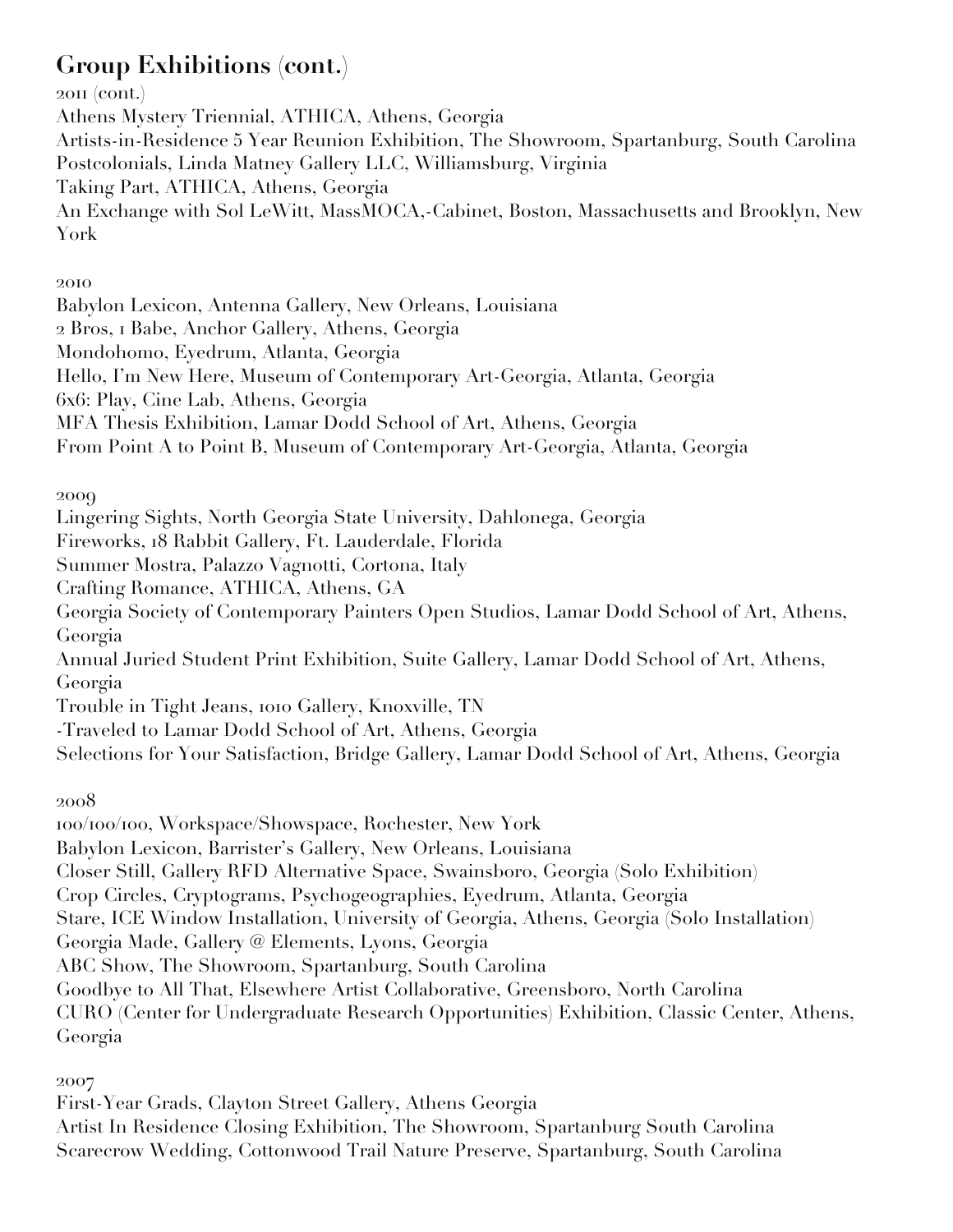# **Group Exhibitions (cont.)**

2006

Babylon Lexicon, Barrister's Gallery, New Orleans, Louisiana The Bridge Show, 'B' Complex, Atlanta, Georgia Artist-in-Residence Exhibition, The Showroom, Spartanburg, South Carolina

2005

American Lithography, Hard Ground Printmakers, Cape Town, South Africa Trust Me, I'm Telling You Stories, Carroll Gallery, New Orleans, Louisiana Open Foundry, Tulane University, New Orleans, Louisiana Annual Undergraduate Student Exhibition, Carroll Gallery, New Orleans, Louisiana Addendum: Exhibition of Text in Visual Art, Barriere's Construction. New Orleans, Louisiana

2004

INCITE!, Fair Grinds, New Orleans, Louisiana Annual Undergraduate Student Exhibition, Carroll Gallery, New Orleans, Louisiana

2003

Annual Undergraduate Student Exhibition, Carroll Gallery, New Orleans, Louisiana

# **Lectures & Teaching Appointments**

2018-current Associate Professor – Piedmont College, Demorest, Georgia

2018

Artist Lecture – Montgomory College, Takoma Park, Maryland

2013-17

Assistant Professor – Piedmont College, Demorest Georgia

2015-current

Studio Series Instructor – Georgia Museum of Art, Athens, Georgia

2013

Visiting Critic – MFA Print Department, University of Georgia, Athens, Georgia Instructor – Governor's Honors Program, Valdosta State University, Valdosta, Georgia Instructor – Zine Workshop, Double Dutch Press, Athens, Georgia

2012

Visiting Critic – University of Georgia, Graduate Print Classes, Athens, Georgia Teaching Fellow – Piedmont College, Demorest, Georgia Visiting Critic – Kennesaw State University, Kennesaw, Georgia Visiting Critic – Greenville Technical College, Greenville, South Carolina Part Time Faculty – Color Theory, Drawing, Art Institute of Atlanta, Decatur, Georgia Adjunct Instructor – Drawing II, Painting, Art Appreciation, Gainesville State College, Gainesville, Georgia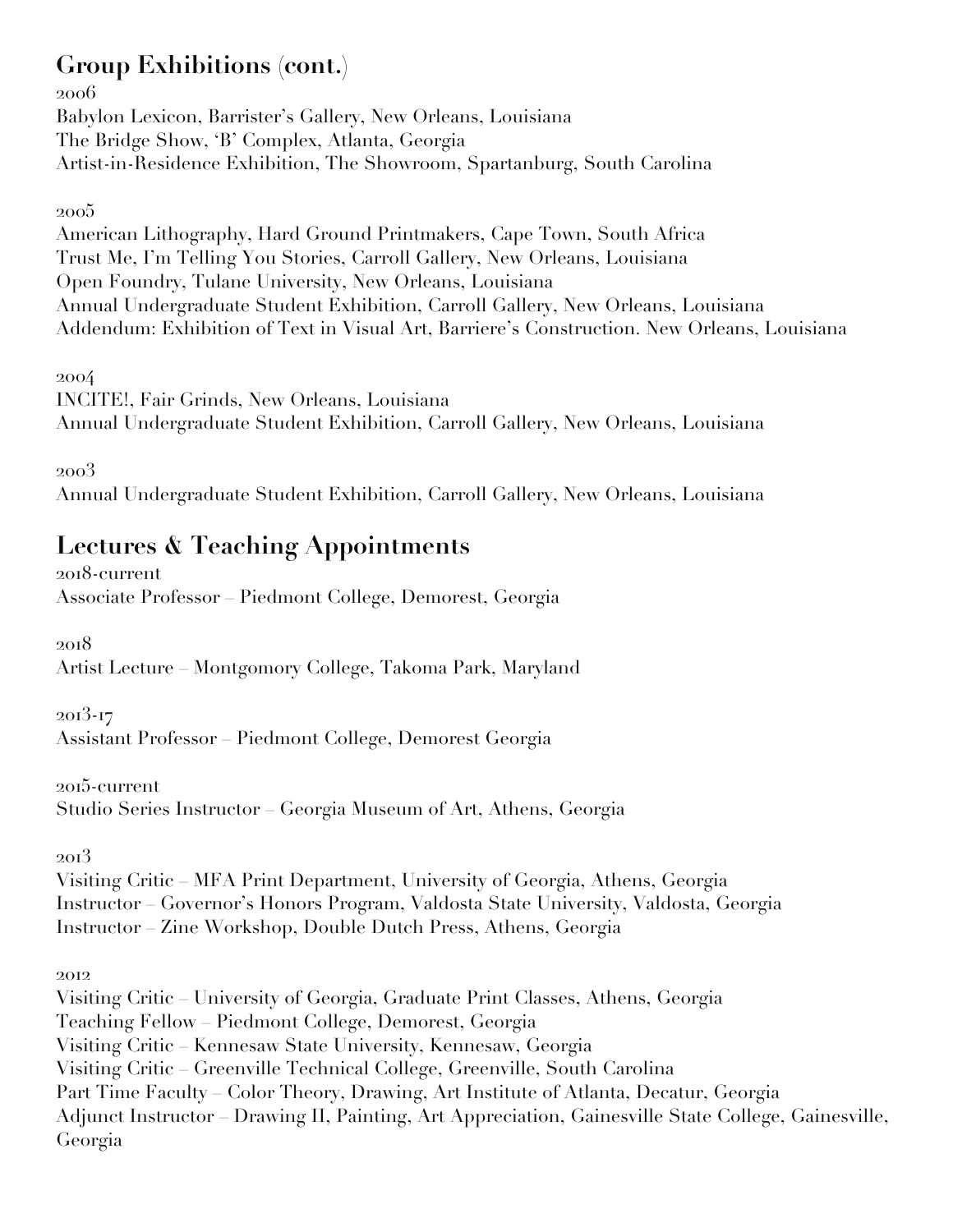# **Lectures & Teaching Appointments (cont.)**

#### 2011

Part Time Faculty – 2D Design, Drawing, Art Institute of Atlanta, Decatur, Georgia Adjunct Instructor – Drawing II, University of Georgia, Athens, Georgia Part Time Faculty – Art Appreciation, Drawing I, Painting, Gainesville State College, Gainesville, Georgia

#### 2010

Visiting Artist/Critic – The University of the South, Sewanee, Tennessee Visiting Critic – Printmaking Department, Lamar Dodd School of Art, University of Georgia, Athens, Georgia Instructor – Summer Art Adventures, Georgia Museum of Art, Athens, Georgia Instructor – Inside/Out: Bookbinding Workshop, Quinlan Arts Center, Gainesville Georgia Instructor of Record – Intermediate Drawing, Lamar Dodd School of Art, University of Georgia

#### 2009

Instructor of Record – Advanced Drawing, Lamar Dodd School of Art, University of Georgia Instructor of Record – Drawing II, Advanced Drawing, Lamar Dodd School of Art, University of Georgia

Teaching Assistant (Painting) to Professor Margaret Morrison, Kehoe Center, Cortona Italy Visiting Artist Lecture, North Georgia State University, Dahlonega, Georgia Artist Lecture, University of Georgia Kehoe Center, Cortona, Italy

Panel discussion, Crafting Romance Exhibition Closing Day Panel, ATHICA, Athens, Georgia

#### 2008

Instructor of Record - Drawing I, Lamar Dodd School of Art, University of Georgia Visiting Drawing Instructor, Visual Arts Workshop, Converse College, South Carolina Visiting Artist Lecture, Gainesville State University, Gainesville, Georgia

2007

Visiting Art Instructor/Critic, Intermediate and Advanced Painting, University of South Carolina-Upstate, Spartanburg, South Carolina Visiting Artist Lecture, Converse College, Spartanburg, South Carolina

Visiting Artist, University of South Carolina-Upstate, Spartanburg, South Carolina

#### 2006

Visiting Art Instructor, John L. Ory Magnet School, LaPlace, Louisiana Visiting Art Instructor, St. Peter's Elementary, Reserve, Louisiana Art Instructor, Contemporary Arts Center, New Orleans, Louisiana

2005

Art Instructor, Audubon Montessori, New Orleans, Louisiana Teaching Assistant (Printmaking) to Professor Teresa Cole, Tulane University, New Orleans, Louisiana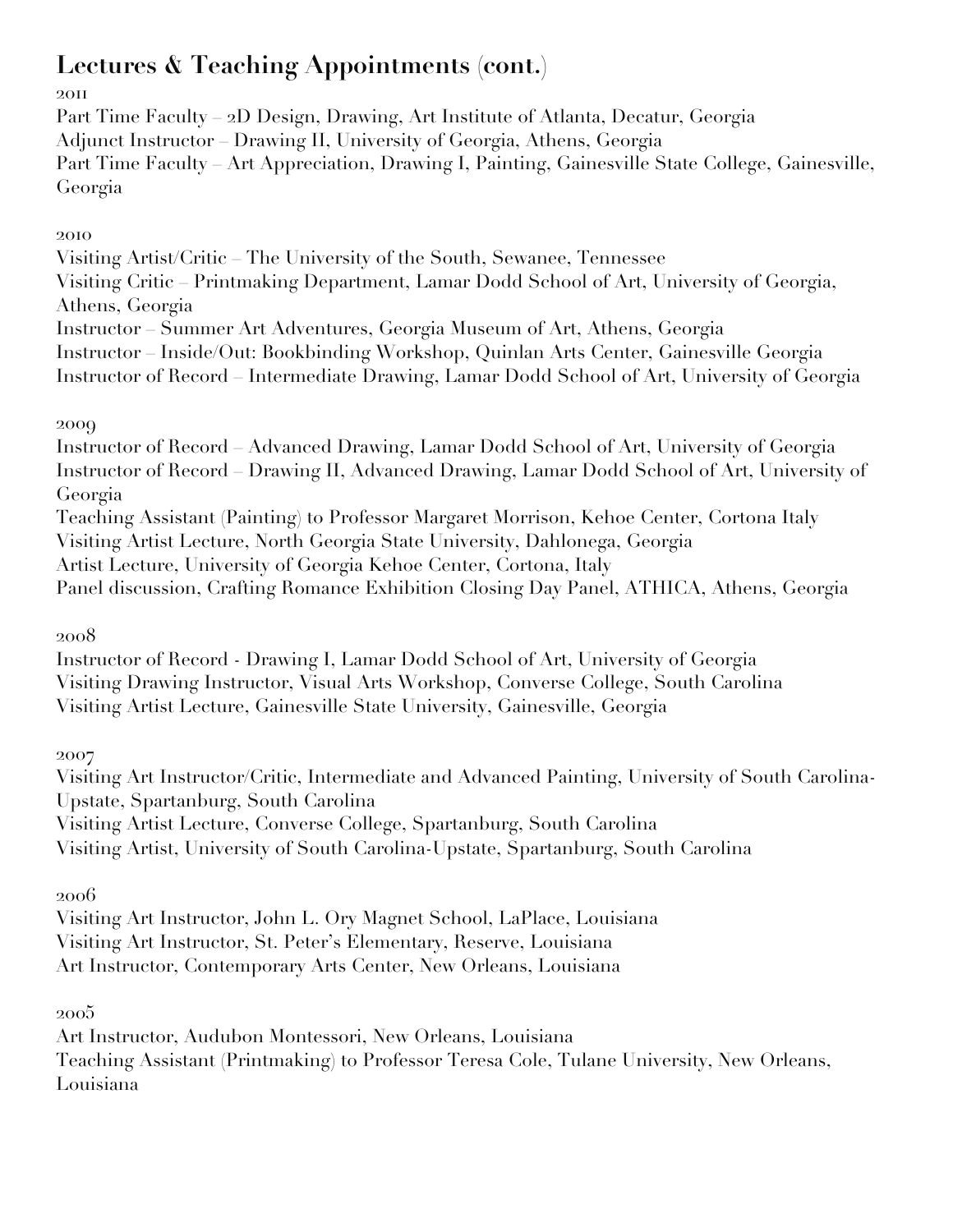# **Professional Experience**

2015-16 Chair of Programming Committee, ATHICA Board, Athens, Georgia

#### 2013-14

Chair of Education – ATHICA Board, Athens, Georgia

#### 2012

Arts Correspondent – The Flagpole Magazine, Athens, Georgia Curator – Silver and Exact, Piedmont College, Demorest, Georgia

#### 2011

Arts Correspondent – BURNAWAY.ORG, Atlanta, Georgia Guest Curator – 6 x 6 Media Festival, Time, Cine Lab, Athens, Georgia

#### 2010

Arts Correspondent – The Flagpole Magazine, Athens, Georgia Student Advisory Committee Member, Lamar Dodd School of Art, University of Georgia Visiting Artist Committee Member, Lamar Dodd School of Art, University of Georgia

#### 2009

Teaching Assistant (Painting) to Professor Margaret Morrison, Kehoe Center, Cortona Italy Student Advisory Committee Member, Lamar Dodd School of Art, University of Georgia Visiting Artist Committee Member, Lamar Dodd School of Art, University of Georgia

2008

TALK20:Athens Lecture Administrator, in conjunction with I.C.E. (Ideas for Creative Expression) Curatorial Assistant, Lamar Dodd School of Art, University of Georgia

2008 (cont.)

Treasurer, Georgia Society of Contemporary Painters, Lamar Dodd School of Art, University of Georgia

#### 2007

Curatorial Assistant, Lamar Dodd School of Art, University of Georgia Juror, High School Honors Art Competition, Chatahoochee High School, Atlanta, Georgia Treasurer, Georgia Society of Contemporary Painters, Lamar Dodd School of Art, University of Georgia

# **Honors and Awards**

2019

Faculty Development Research Grant – Piedmont College, Demorest, Georgia

#### 2018

Faculty Development Research Grant – Piedmont College, Demorest, Georgia Working Artist Residency – Lyndon House Arts Center, Ahens, Georgia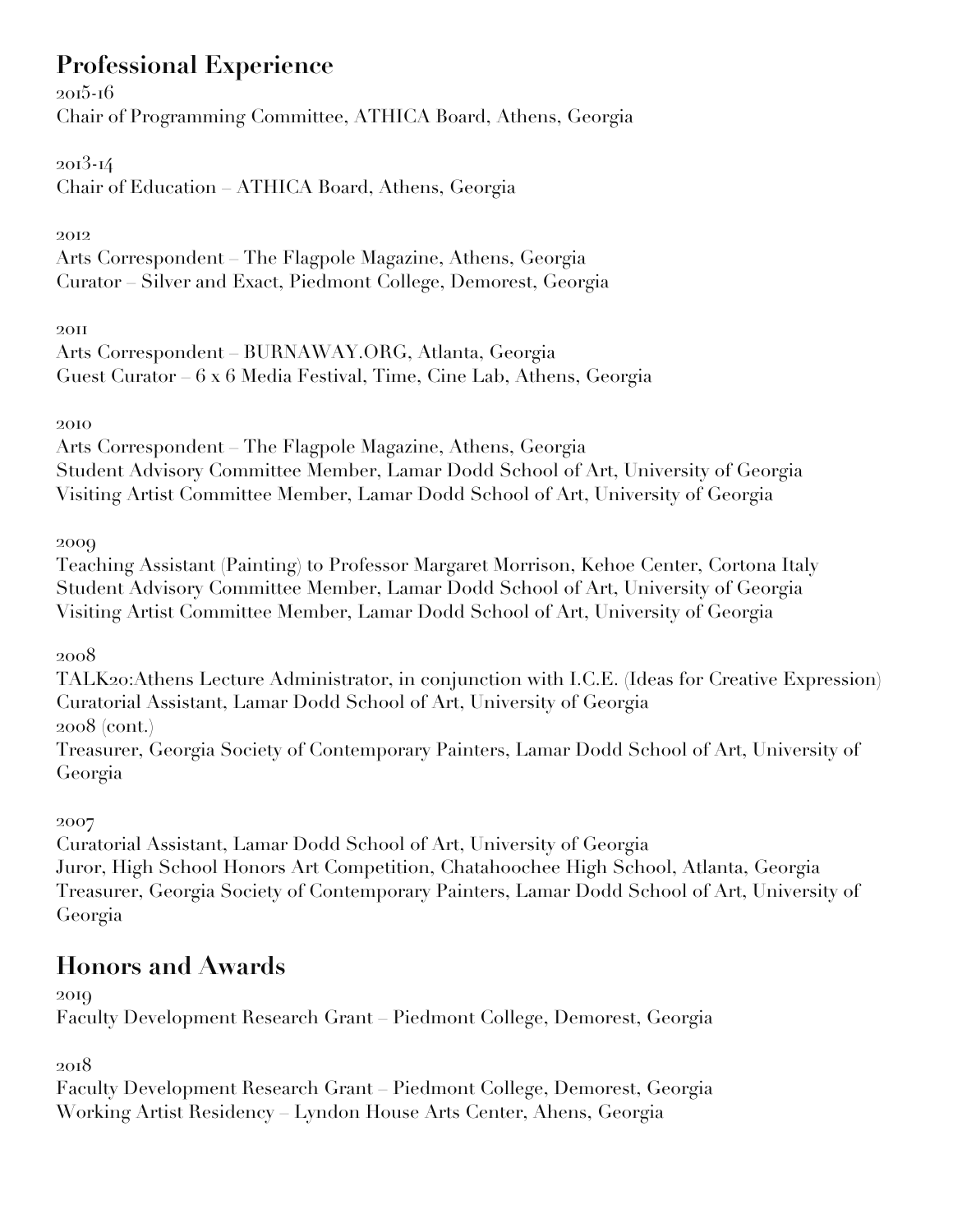# **Honors and Awards (cont.)**

2017

Faculty Development Research Grant – Piedmont College, Demorest, Georgia NetVUE Grant – Compass Fellows Program, Piedmont College, Demorest, Georgia Travel Grant – Center for Teaching and Learning, Piedmont College, Demorest, Georgia

2016

Artist Residency – Hambidge Center for the Arts, Rabun Gap, Georgia

2015

Faculty Development Research Grant – Piedmont College, Demorest, Georgia

2013

Artist Residency – Hambidge Center for the Arts, Rabun Gap, Georgia

2012

Georgia Council for the Arts Grant – Funds received for participation in *Love Like a Devil's Handshake* exhibition

Artist Residency – Hambidge Center for the Arts, Rabun Gap, Georgia

2009

Willson Center Graduate Research Grant, Willson Center for the Humanities, University of Georgia

Graduate Teaching Assistantship, Lamar Dodd School of Art, University of Georgia Summer Graduate Assistantship for the University of Georgia Study Abroad Program in Cortona, Italy

2008

Artist Residency, Elsewhere Artist Collaborative, Greensboro South Carolina Graduate Teaching Assistantship, Lamar Dodd School of Art, University of Georgia

2007

Incoming Graduate Assistantship, Lamar Dodd School of Art, University of Georgia

2006

Artist Residency, HUB-BUB Arts Initiative, Spartanburg, South Carolina

2005

Marjorie C. Clark Award for Excellence in Painting, Tulane University, New Orleans, Louisiana Georges Lurcy Grant for Undergraduate Research, Tulane University, New Orleans, Louisiana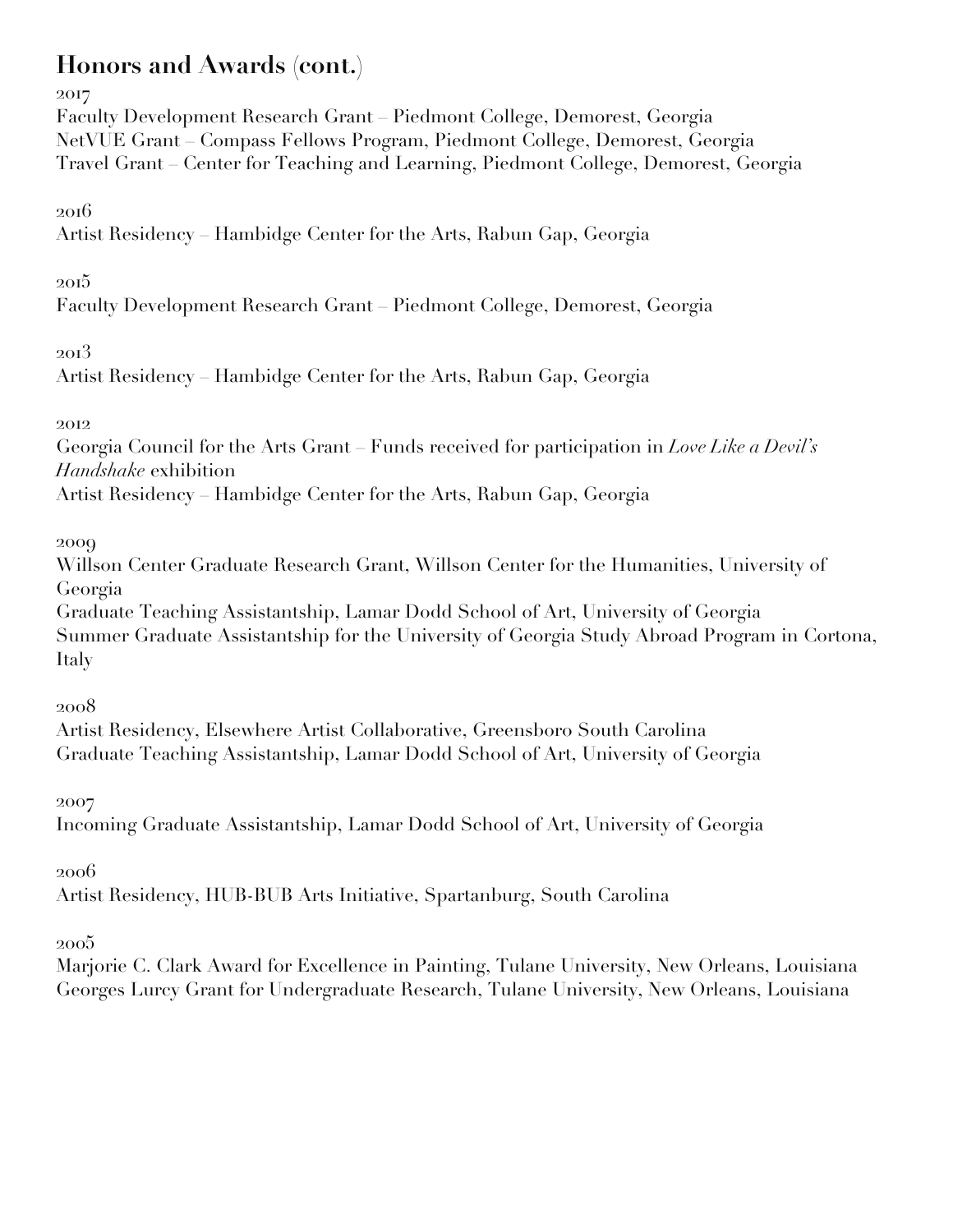# **Bibliography**

"Interview with Brian Hitselberger and Christi Harris," Linda Matney Gallery Blog.

[http://lindamatneygallery.com/news/2015/11/11/interview-with-brian-hitselberger-and-christy-harris] Sanford, Caitlin. "Brian Hitselberger's "Forgetting the Self" draws crowd," UNG Vanguard,

September  $9<sup>th</sup>$ , 2015. [http://ungvanguard.org/2015/09/brian-hitselbergers-forgetting-the-self-drawscrowd/]

Renz, Christian, "UNG opens two new exhibits, expands outdoor sculpture exhibit," News@UNG, August 17, 2015. [http://ung.edu/news/articles/2015/08/ung-opens-two-new-exhibits,-expandsoutdoor-sculpture-exhibit.php]

"Athens Artist Explores his creative range…." August 13, 2015.

[http://www.gainesvilletimes.com/archives/111398/]

"Brian Hitselberger." 365 Days 365 Artists. November 4 2014. [http://365artists365days.com] Smith, Jessica, "The Synthetic Mind – Art Notes," The Flagpole, August 1, 2012.

Rebecca Dimling Cochran, "Elsewhere Collaborative: Community, Dispersal and Reciprocity," Art Papers, January/February, 2010.

Leah Brown, "Fireworks – 18 Rabbit Gallery: Vol 1," Exhibition Catalogue. 18 Rabbit Gallery, October 2009.

Rebecca Brantley, "Vamping It Up – Art Notes," The Flagpole, November 5, 2008.

Mary Jessica Hammes, "So Much to Say, So Little Time," Athens Banner-Herald, October 15, 2008. Robert Cheatham, "Crop Circles, Cosmograms, Psychogeographies: Catalogue," Eyedrum Music and Art Gallery, October, 2008.

Ariel H. Turner, "Time to Say Goodbye," Spartanburg Journal, April 20, 2007.

Kim Kinzey, "Hub-Bub Artists Packing Up, Going Home," Herald-Journal Spartanburg, April 11, 2007.

"Scarecrow Wedding in Spartanburg, SC," The Wooster Collective. March 7, 2007. [www.woostercollective.com].

Christine Boush, "Artists Prepare to Throw a Scarecrow Wedding," Herald-Journal Spartanburg, February 3, 2007.

Emily Hunter, "Stories," locus Magazine, Winter 2007, Vol. 1, No. 2.

Leon G. Russ, "Hub-Bub Opens Lofts to Public," Hometown News, July 27, 2006.

Justin Chappell, "In Your Space," Link, June 20, 2006, Vol. 2, No. 25.

James Shannon, "The Real World Hub City," The Beat, June 13-26, 2006, Vol. 1, No. 24.

Daljit Kalsi, "Hub-Bub Artists in Residence Show Off," Escape, June 6-12, 2006.

Daljit Kalsi, "Hub-Bub Artists in Residence," Herald-Journal Spartanburg, June 6, 2006.

Ariel H. Turner, "Meet the Artists," Spartanburg Journal, May 5, 2006, Vol. 2, #19.

# **Collections**

Hargrett Library, University of Georgia HUB-BUB Arts Initiative John Hay Library, Brown University McHenry Library, University of California, Santa Cruz Print Collection, New York Public Library Special Collections, Rhode Island School of Design Special Collections, University of Iowa Special Collections, University of Wisconsin Special Collections, University of Nebraska Special Collections, Cleveland Institute of Art